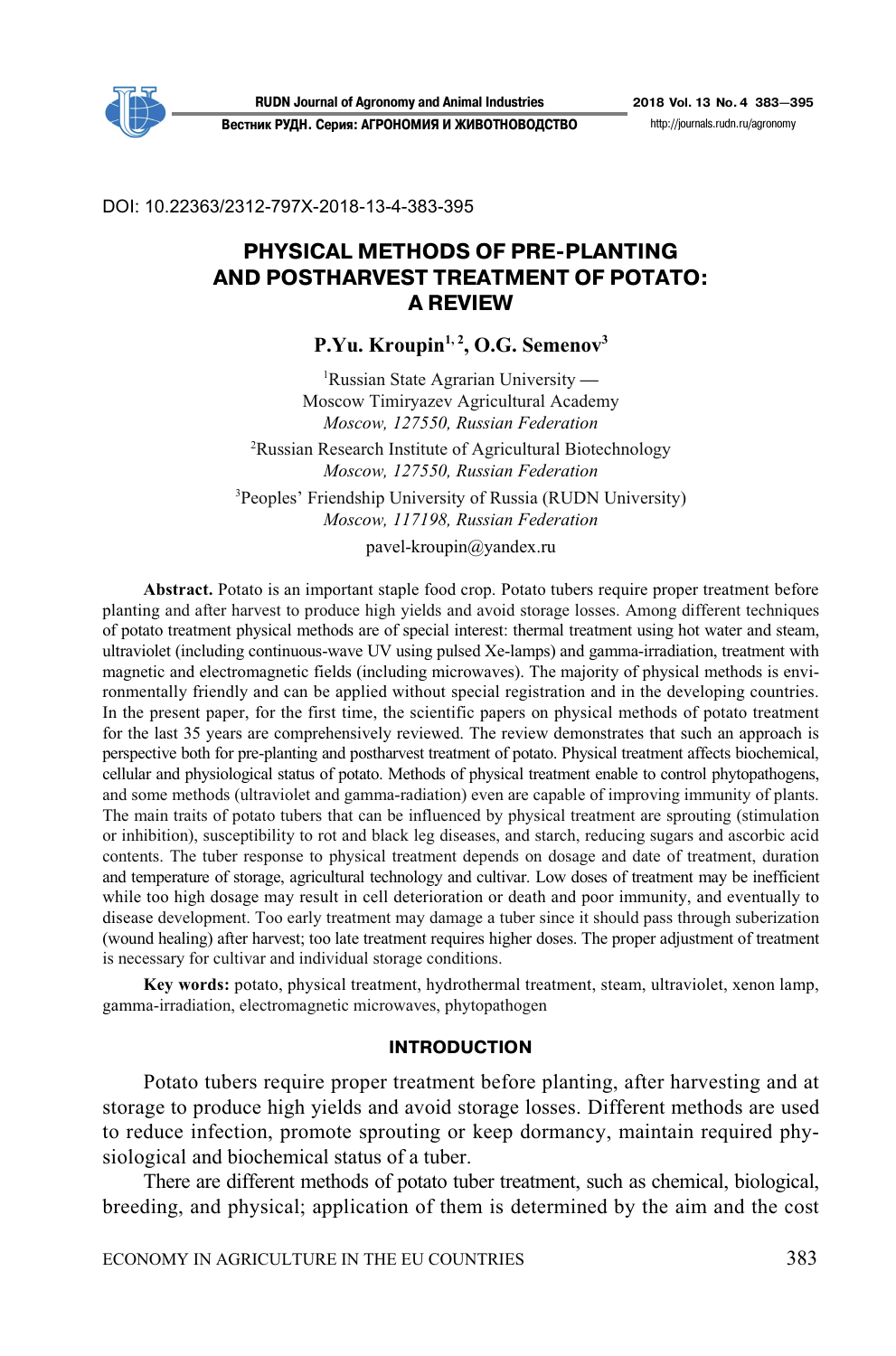of technique. Physical treatment does not require complicated technologies such as chemical synthesis or development of new potato varieties or new bacteria strains and can be afforded by developing economies. In addition, it is ecological friendly and does not affect consumer health. Then, some physical methods may be competitive to genetic and chemical modifications as they do not require registration or special permission and may be more effective in certain aspects. On the other hand, such practices as hot dry, steaming, UV and gamma radiation are far from introduction at industrial scale as technologies and are still perspective and promising approaches. Moreover, each physical method if applied at improper dosage can damage or even kill a tuber so it is crucial to find a proper time and dose in each case depending on the aim of treatment and cultivar.

The aim of this paper is to review the achievements in physical treatment methods of potato.

#### **TEMPERATURE TREATMENT**

Hot water treatment of potato tubers significantly reduces rot bacteria contamination [1]. Mackay and Shipton [2] did not detect *Pectobacterium atrosepticum* and *P. carotovorum* subsp. *carotovorum* in tuber peel after dipping naturally infected potato tubers for 10 min in water at 55 $\degree$ C as well as no blackleg symptoms were observed in plants grown from the treated tubers. Similarly, Wale and Robinson [3] and Shirsat et al. [4] showed that periderm and lenticels contamination can be significantly reduced by incubation in water at 44 °C for 30 min or at 56 °C for 5 min. However, if insufficiently dried out, the tubers may rot due to multiplication of survived bacteria. Drying tubers under forced ventilation with air knives may help to overcome this problem not only removing water from tuber surface but also keeping heat [5]. Hydrothermal treatment helps to control several fungal pathogens causing gangrene, skin spot, silver and black scab [6]. Abbas et al. [7] showed that treatment of tubers with hot water at 37 °С for 2—3 hours reduces Potato Leaf Roll Virus in plants grown from them by up to 37%. However, hydrothermal treatment may lead to delay in sprouting or even death of tuber depending on the physiological state and eventually to yield losses [1].

Steam can be used as an alternative to hot water to control fungi and bacteria especially *P. atrosepticum* and *P. carotovorum* present in tuber periderm. Steam treatment reduced periderm contamination from 26 ... 59% to 1 ... 3% [8]. Bartz and Kelman [9] observed that external population can be eliminated by hot air dry at 50  $^{\circ}$ C. Hot air dries tubers and stimulates wound healing without affecting subsequent sprouting. However, longer incubation time required for steam treatment compared to hot water can adversely affect a tuber [1].

Lavrova et al. [10] studied the effect of pre-planting cool treatment on seed tubers artificially infected with nematodes: sprouted tubers were kept at  $+5$  °C for 2 hours during 6 days. As a result, yield quantity and quality (starch and ascorbic acid content) were improved when potato was grown on infested soils. Eremeev et al. [11] showed that pre-planting heat shock at 30  $\degree$ C for 2 days with subsequent keeping at +12 ...  $+15$  °C for 5 days in the light make it possible to get more tubers 5—10 days earlier than in the control that may be explained by increasing physiological age of the seed tubers.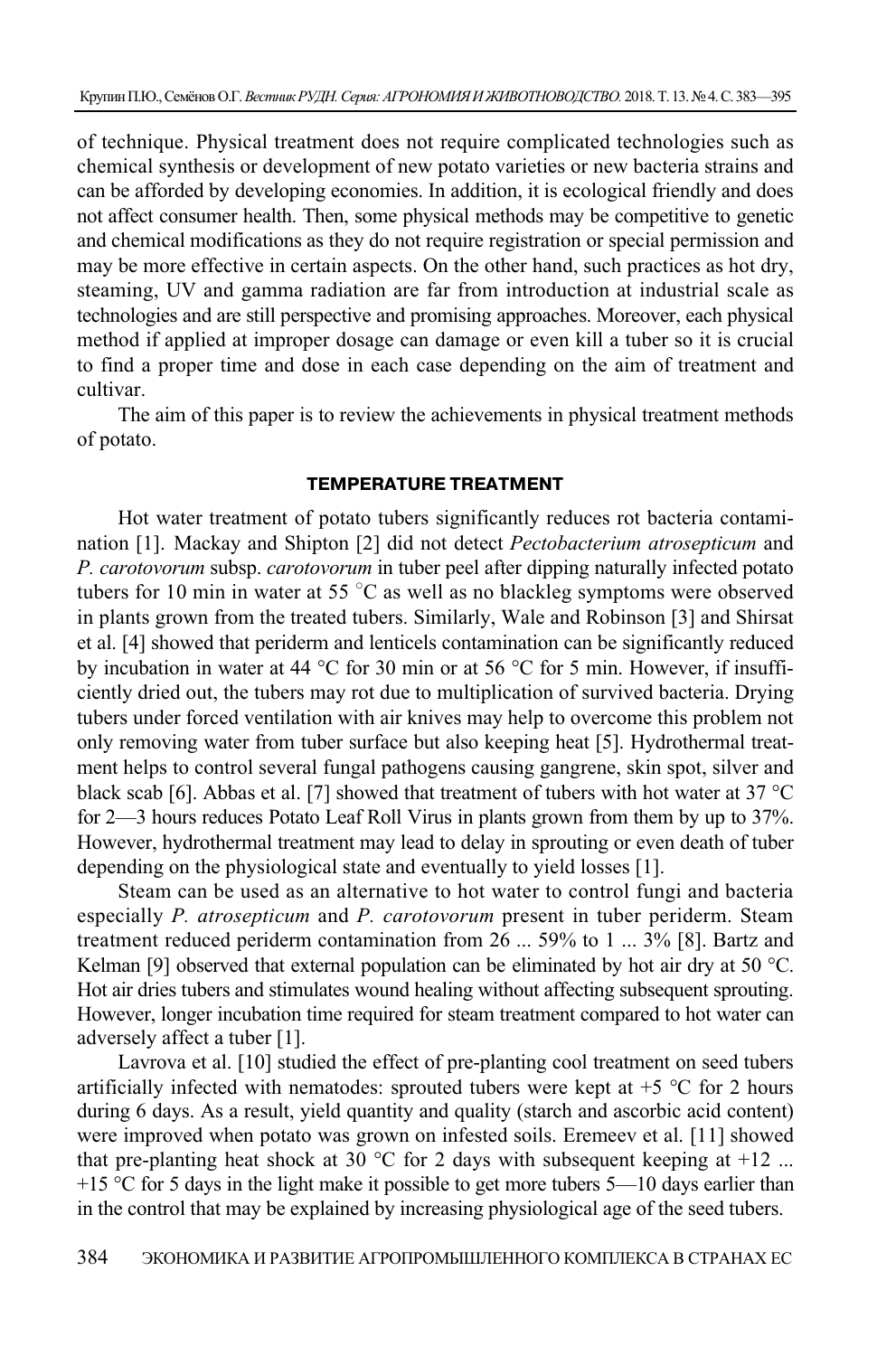#### **SHORT-WAVELENGTH ULTRAVIOLET IRRADIATION**

Short-wavelength ultraviolet light (UV-C) has strong antimicrobial effect. It provokes single and double-strand breaks in DNA, producing thymine dimmers and 4,6 photoproduct as well as reactive oxygen species. The resulted DNA lesions interfere with replication and transcription, eventually disabling or killing microorganisms [12—15]. Additionally, the UV-C light results in tryptophan, tyrosine, phenylalanine and cysteine oxidation with subsequent degradation and DNA-protein bonds that inhibit cell survival and proliferation [16].

The UV-C rays cover the wavelength range 100—280 nm, in practice mercuryvapor lamps (Hg-lamps) with a strong emission line at 254 nm are widely used for disinfection purposes. The UV-C energy is unable to penetrate tuber tissue to reach the vascular pathogens and therefore can be used for surface microorganisms mainly [1].

The UV-C irradiation at 10 kJ  $m^{-2}$  reduces incidence and severity of common scab by 28% and 62%, respectively, while silver scab is inhibited at 15 kJ  $m^{-2}$  by 22% and 36%, respectively [17]. Ranganna et al. [18] demonstrated that UV-C irradiation at 15 kJ m–2 inhibits soft and dry rot in the tubers inoculated with *Fusarium solani* and *P. carotovorum* at +8 °С for 3 months. However, the inhibition efficiency of UV-C dropped at longer inoculation of the tubers. Rocha et al. [19] observed that the UV-C treatment at 34.5 kJ  $m^{-2}$  significantly reduced postharvest soft rot incidence by 60% in potato seed tubers stored at +25 °С for 9 days after inoculation with *P. carotovorum* subsp. *carotovorum*. However, the disease was completely inhibited both in untreated and UV-C-treated tubers when they were stored under fluorescent light (280 ... 400 nm, UV-A + UV-B; 1.6  $\mu$ mol m<sup>-2</sup> s<sup>-1</sup>). The disease inhibition may be associated with the accumulation of  $\alpha$ -solanine and  $\alpha$ -chocanine glycoalkaloids in periderm and flesh in UV-C- and fluorescent light treated tubers. Thus, the UV-C irradiation affects not only surface microorganisms but also tuber periderm layer changing its biochemical status, thus enhancing its immunity.

Besides disinfection of tubers the UV-C treatment can be used for potato tuber dormancy regulation at storage. Conventionally, low positive temperatures and ethylene are used to inhibit sprouting, but these techniques can give rise to high sugar concentrations reducing the processing quality of potatoes [20—22]. Cools et al. [23] demonstrated that sprouting inhibition in response to the UV-C treatment is cultivar specific. Tuber sprouting of the most sensitive to UV-C irradiation cultivars was inhibited at 10 kJ m<sup>-2</sup> and associated with increase in ascorbic acid level; the strongest effect appeared at 10% eye movement. However, even at such high dose as 30 kJ m–2 authors did not find sprouting stimulation as it was observed in other experiments [9, 24, 25]. The UV-C treatment at  $3.4 \dots 13.6 \text{ kJ m}^{-2}$  significantly reduced number of spouts in the irradiated tubers if stored at  $+20$  °C for up to 20 days [26].

The UV-C treatment can affect biochemical parameters of tubers. Hg-lamp irradiation at 15 kJ m–2 changed neither texture nor color of a tuber as well as did not damage starch granules [25]. Cools et al. [23] did not found DNA degradation or cyclobutane pyrimidins in periderm of the tubers irradiated at 5 ... 30 kJ  $\text{m}^{-2}$ . The total reducing sugar content in the UV-C-treated tubers was 1.65 ... 2.02 fold lower compared to the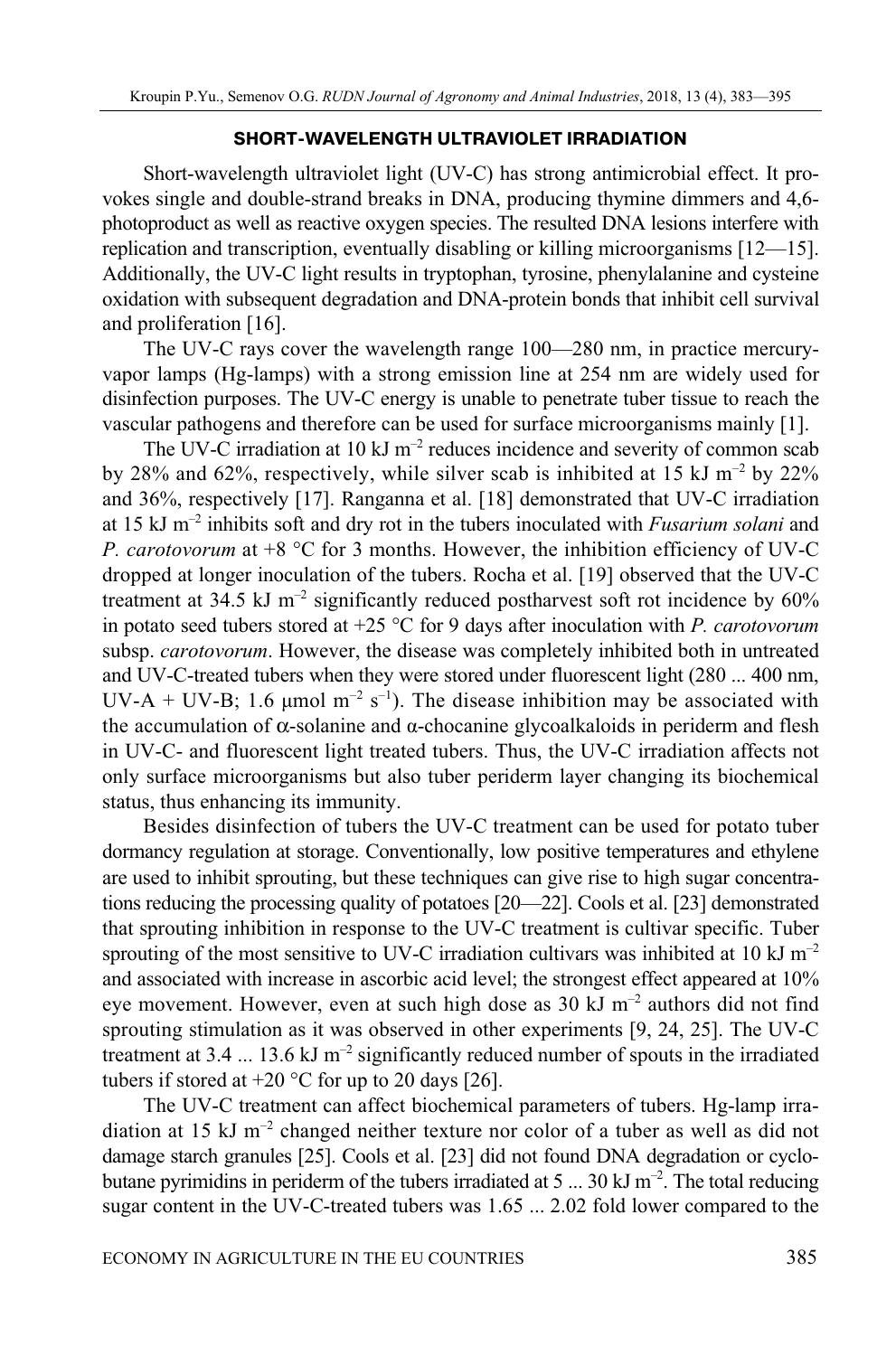untreated control after storage at  $+4$  °C for 28 days. Lin et al. [27] suggest that the UV-C treatment possibly regulates the gene cascade in potato tuber (sucrose phosphate synthase, invertase inhibitor 1/3, and invertase 1) that reduced accumulation of reducing sugars and prevented oxidative injury in potato cells.

#### **CONTINUOUS-WAVE ULTRAVIOLET RADIATION**

Mercury-free pulsed xenon lamp (Xe-lamps) can be used as an alternative to Hglamp. Xe-lamp is characterized by continuous emission spectrum (190 ... 400 nm, i.e. UV-A, UV-B and UV-C) that provides bactericide effect to the irradiated objects independent from the absorption spectrum at a shorter exposition time compared to Hg-lamp. The efficiency of the continuous-wave pulsed UV-light was proved for water disinfection [28, 29]. The advantages of Xe-lamps allow them to be widely used for disinfection purposes in different spheres: food production and storage [30, 31], disinfection of surfaces [32], and packaging [33].

To estimate the Xe-lamp irradiation effect on the integrity of DNA of *Dickeya solani*, pathogen causing potato blackleg, Kroupin et al. [34] performed quantitative polymerase chain reaction (qPCR). It was shown that each genomic 100 bp is damaged by  $\sim$ 10 J m<sup>-2</sup>. The comparison of bactericide effects of Hg- and Xe-lamps demonstrated that Xe-lamp damages 4.9% of *D. solani* genome at 10 kJ m–2 while Hg-lamp only 1.5% at the same dose; unlike Hg-lamp, Xe-lamp irradiation resulted in protein degradation and aggregation [35]. The experiments on potato slices showed that Xe-lamp irradiation at 12 kJ m<sup>-2</sup> almost totally inhibited the rot development while Hg-lamp irradiation even at  $36 \text{ kJ m}^{-2}$  resulted in the rot spot diameter three fold larger than that in the Xelamp variant [36, 37]. Further study of Xe-lamp irradiation may show its perspective in controlling pathogens as well as its effect on physiological and biochemical status of potato tubers.

Both UV-C and continuous-wave UV-irradiation can be used not only for tuber treatment but also for hygienic measures such as disinfection of irrigation water, machines and tools, storage and package.

### **GAMMA IRRADIATION**

High-energy ionizing radiation affects enzyme activity, protein synthesis, metabolic processes in the cell, cell division, differentiation, hormone balance and gas exchange. As a result, considerable changes can occur in the tuber dormancy, starch, sugar and ascorbic acid content and, eventually, technological and custom properties of the tuber. Depending on the dose gamma irradiation may either induce or inhibit metabolic processes in the tuber, having some antimicrobial effect.

## **Stimulation effect of low gamma irradiation doses**

Low doses of gamma radiation can be used for potato *in vitro* propagation to stimulate tuber formation. Al-Safadi et al. [38] found that irradiation at 2.5 Gy simulates microtuber production *in vitro* by up to 38% in comparison to untreated plantlets without fear of genetic changes in the used cultivars. Li et al. [39] demonstrated that irradiation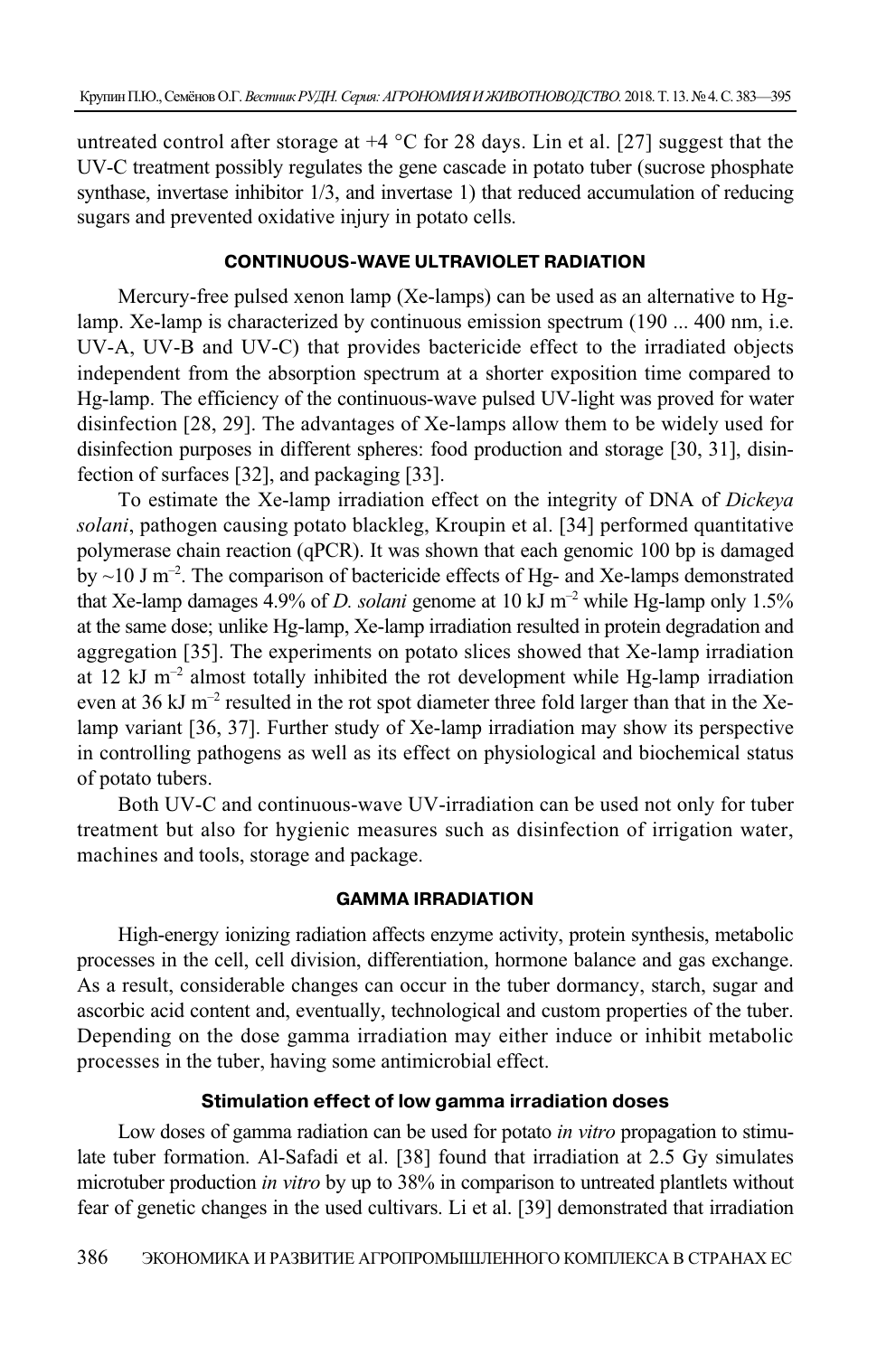of the potato plantlets *in vitro* significantly stimulated microtuberization by 116.7% and 34.5% in the studied cultivars compared to the non-irradiated control and increase in fresh mass. Low doses  $(2 \dots 3 \text{ Gy})$  increased starch content; medium doses  $(4 \dots 6 \text{ Gy})$ increased protein content; higher doses (6 ... 8 Gy) increased ascorbic acid and reducing sugars in microtubers.

Moderate doses can be applied to stimulate sprouting of tubers with low germination ability, e.g. in maintenance of genetic stocks. Salomon et al. [40] demonstrated the stimulation effect of 20 Gy on germination of botanical seeds while Tikhonov et al. [41] observed the stimulation effect of 50 Gy on seed tubers.

# **Inhibiting effect of high gamma irradiation doses**

The main goal of storage is to keep dormancy as close to postharvest level as it is possible. Second task is to keep starch content at the initial level. The sprout of tuber buds enhances respiration and induces enzymatic hydrolysis of the starch. Low temperature inhibits sprouting but results in accumulation of reducing sugars ('cold-induced sweetening'), which induce discoloration of potato chips or French fries [42]. Ionizing irradiation inhibits sprouting without using low temperatures at storage. It is especially critical for south regions with warm postharvest seasons. The third task is to keep tubers free from rot during storage period. Moderate gamma-irradiation doses may promote immunity response in the tuber, while too high doses may damage tissues and result in tuber rot.

The recommended gamma irradiation dose for sprout suppression varies from 40 ... 50 Gy to 120 ... 150 Gy [43—47]. The dose sufficient for sprout inhibition is apparently cultivar specific. For example, the total inhibition in cv. Lorkh and cv. Lyubava tubers was observed at dose higher than 18 Gy and 21 Gy, respectively [48].

Moderate gamma irradiation inhibits rot and scab severity. Tikhonov et al. [41] observed inhibition of silver scab after gamma irradiation at 100 Gy, whereas dose increase up to 150 Gy resulted in the development of common scab, silver scab and ring rot that may be explained by the inhibition of the tuber cell immunity at higher doses. Afify et al. [49] demonstrated that 50 Gy inhibits sprouting without causing rot that may be associated with high antioxidant enzyme activities (peroxidase, polyphenol oxidase, glutathione-S-transferase, superoxide dismutase, and catalase) and the lowest level of lipid peroxidaiton. Mahto et al. [46] suggests that the rot suppression at 150 Gy may be due to higher polygalacturonase-inhibiting protein activity in non-sprouted tubers compared to the sprouted tubers.

At higher gamma irradiation doses the cell wall and membrane are disrupted; rot development, water loss, skin and flesh darkening, bud blackening and tuber softening are observed. In most studies the destructive processes are shown at doses higher than 1 kGy [44, 50, 51]. Apparently, 500 Gy is the highest acceptable (threshold) dose and depends on the cultivar and tuber condition [46, 47]. Since bud tissues in eyes are meristematic and are least tolerant to gamma irradiation, their blackening occurs at 500 Gy [46]. Tuber lots with high rot potential may not be suitable for gamma irradiation treatment at all [43].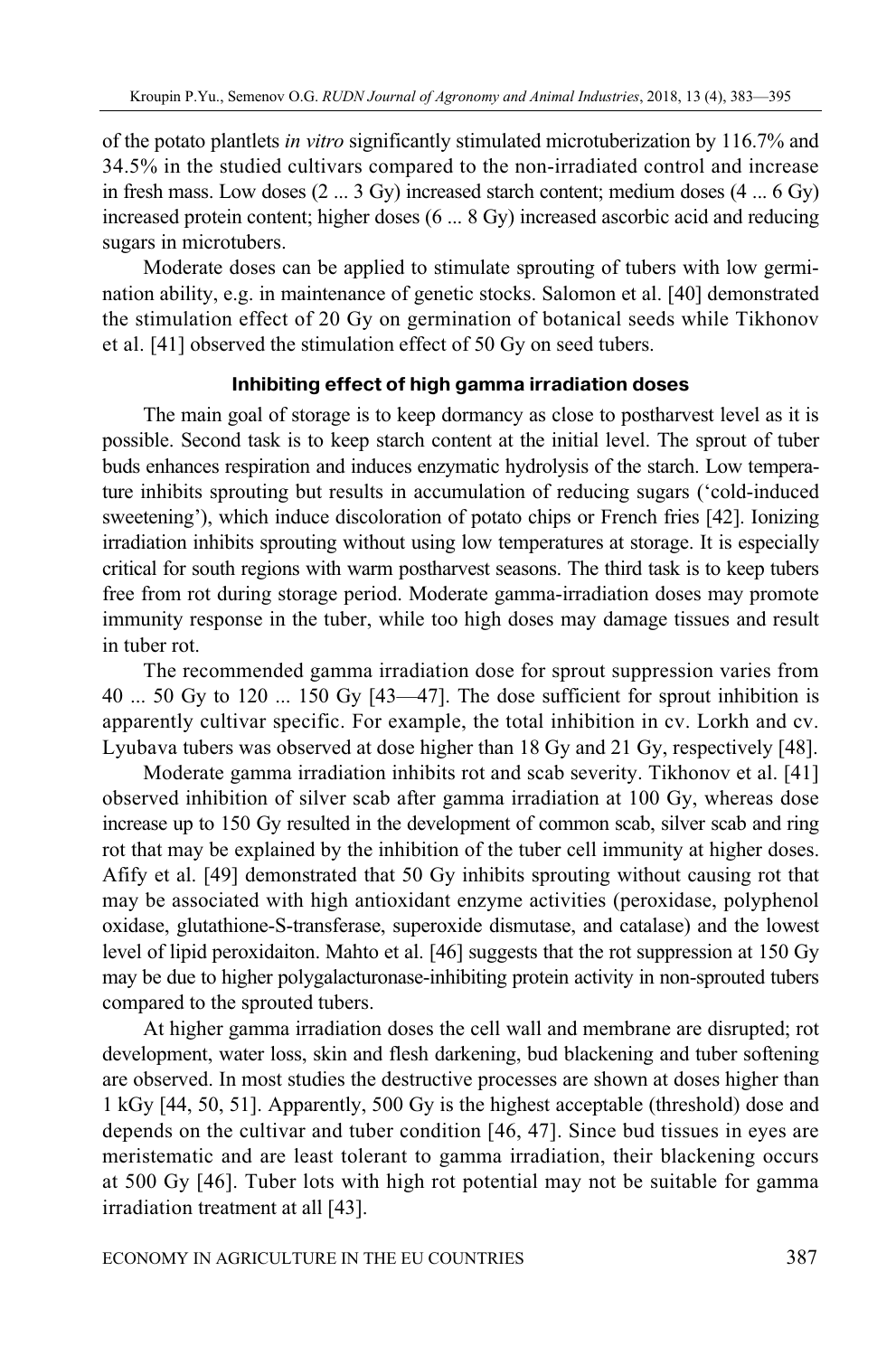The date of tuber treatment (days after harvest, DAH) is critical: periderm is very susceptible to high irradiation doses immediately after harvesting and tuber should pass through suberization. The day of treatment influences the accumulation of sugars in tuber. Dhali et al. [47] showed that 150 Gy 15 DAH resulted in less sugar accumulation during 2 months of storage rather than treatment 30 DAH. Rezaee et al. [45] demonstrated that the later the treatment (10, 30 and 50 DAH were compared), the more sugar is accumulated after 5 months of storage both at  $+8$  °C and  $+16$  °C. After 120 days of storage tubers irradiated 5 DAH contained less reducing sugars than that 30 DAH [50].

The day of treatment determines the dose of gamma irradiation: the latter the treatment the higher dose is required. Treatment at low dose (40 Gy) on 6 DAH inhibits sprouting stronger and does not accompanied with shriveling compared to treatment on day 30 after harvest; treatment at both 80 and 120 Gy 5 and 30 DAH showed good tuber appearance [50]. Rezaee et al. [45] showed that treatment 10 DAH totally inhibits sprouting at 100 Gy; the irradiation dose for treatment 30 and 50 DAH should be raised up to 150 Gy. Dhali et al. [47] observed that weight loss of tubers irradiated 15 DAH is less than 30 DAH (150 Gy, 2 month of storage).

Temperature of storage is crucial since it is gamma irradiation make it possible to store potato tubers at moderate-to-high temperatures without accumulation of reducing sugars as it happens at low temperature storage. The higher the temperature of storage, the less sugar is accumulated in tubers. Dhali et al. [47] showed that tubers exposed to 150 Gy and subsequently stored at  $+6$  °C for 2 months contained more sugars compared to  $+15$  °C. Rezaee et al. [45] found that tubers irradiated at 100 Gy and subsequently stored at  $+8$  °C accumulated more sugars than that at  $+16$  °C. Ezekiel et al. [52] demonstrated the response to the storage temperature was cultivar specific: cv. Kufri Jyoti contained less reducing sugars at  $+16\degree C$  than at  $+8\degree C$  by 34%, whereas cv. Kufri Chandramukhi by 15% (150 Gy, 90 days of storage). Rezaee et al. [45] suggests that less sugar content at higher storage temperature may be due to higher respiration rates. In addition, temperature influences weight loss: weight loss was higher if tubers were stored at +16  $^{\circ}$ C than at +8  $^{\circ}$ C (100 Gy, 5 months of storage); these losses can be compensated by dose increase to 150 Gy.

Gamma irradiation may affect the integrity of starch granules and amylose and amylopectin molecules and the response of the cell may be cultivar specific [50, 52]. Ezekiel et al. [52] showed that the degradation of starch and, as a consequence, changes in sugar accumulation and amylose content after irradiation at 500 Gy was specific for each of three cultivars studied. Mahto et al. [46] found that cv. Kufri Sindhuri is characterized by increase in the textural parameters after irradiation at 500 Gy and storage at +12 °С for 120 days compared to cv. Kufri Jyoti. Cell wall remained rigid, accounting for higher textural values registered after treatment at 120 Gy and storage at  $+22$  °C for 4 months; exposition to 1 kGy induced damage and resulted in more collapsed cells with less rigid cell walls [50].

The dose of gamma-irradiation affects the ascorbic acid content in tubers. The increase in irradiation dose resulted in drop in ascorbic acid in tubers when stored at +15 °C and +16 °C, respectively [45, 47].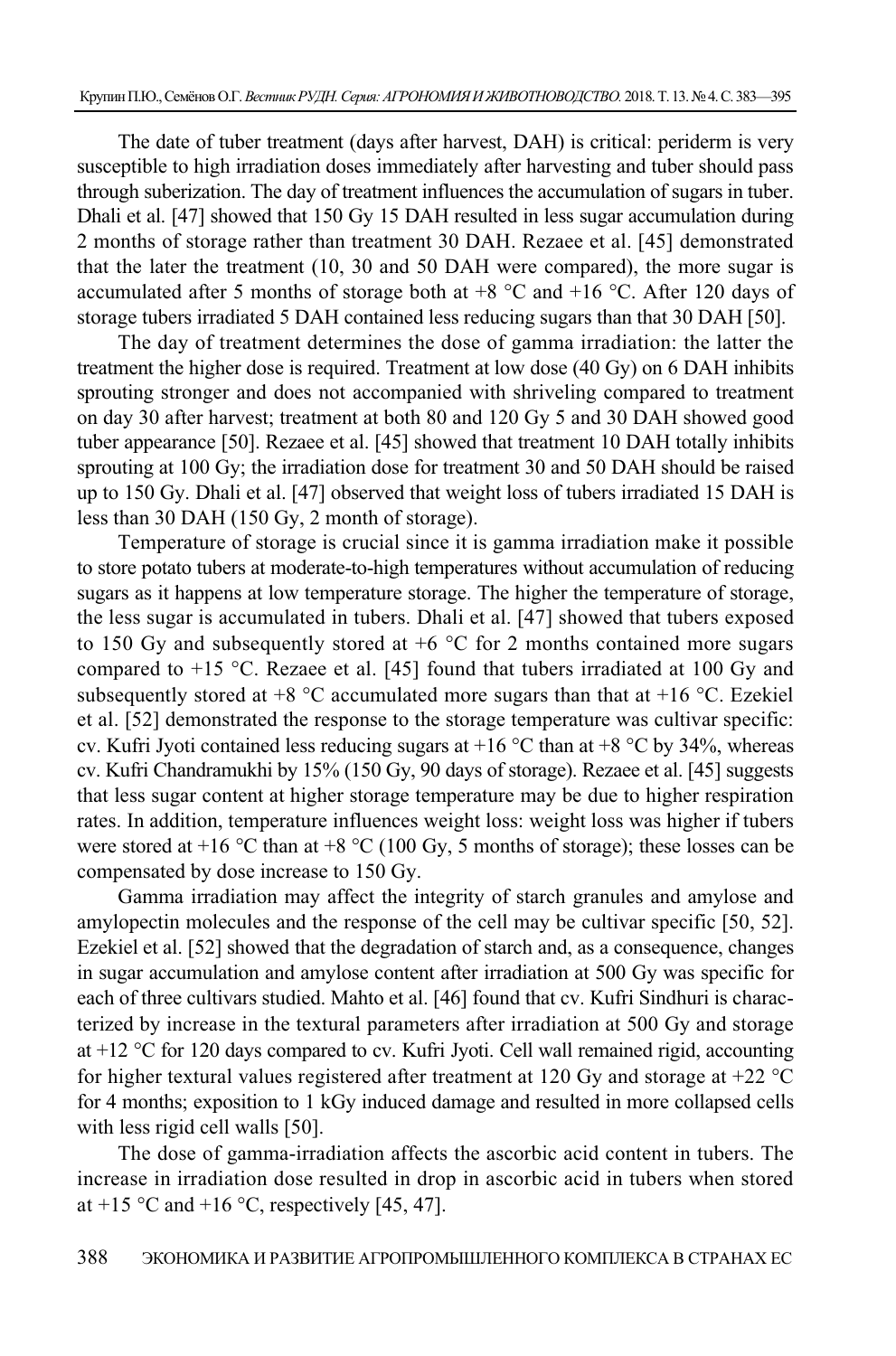Gamma irradiation leads to rise in amylose content [52, 53]. Lu et al. [53] suggests that it may be associated with the effect of gamma-rays on the branched molecules of amylopectin susceptible to low radiation dosage; the newly de-branched amylopectin chains contributed to the amylose content. At extreme dosage both amylose and amylopectin molecules are depolymerized and thus the starch shows the decreased amylose content [54, 55]. Tubers exposed to 150 Gy and stored at  $+24$  °C for 35 days showed the starch content at the level of the untreated control [51]. Lu et al. [53] showed that starch content significantly decreased in two studied cultivars irradiated at 100 Gy and stored at  $+8$  °C for 5 months.

Irradiation dose affects sugar content in tubers: the higher radiation, the higher sugar content. Apparently, sugar molecules are a product of starch glycoside bonds breakage by gamma-rays [54]. Frazier et al. [43] demonstrated that a dramatic raise in sugar content occurs after irradiation at 20 ... 40 Gy and storage at  $+7.2$  °C; then the sugar content is normalized to the untreated control level in 210 days if stored at  $+7.2$  °C or in a month if stored at  $+15$  °C. The content of reducing sugars in tubers exposed to 1 kGy was 1.3 fold lower than at 80 Gy when stored at  $+22$  °C for 120 days [50]; glucose content in tubers at 2 kGy was 1.8 fold higher than at 150 Gy when stored at  $+24$  °C for 35 days. The glucose content dynamics through storage is cultivar specific: raise in glucose content in tubers of cv. F03031 and F03028 exposed to 100 Gy and stored at  $+8$  °C was 1.5 and 2 fold, respectively; cv. Shepody did not show significant changes in glucose content [53]. Tubers of cv. Kufri Jyoti and cv. Kufri Chandramukhi treated at 500 Gy and stored at +16 °С contained 20% and 5% reducing sugars more than at 100 Gy, respectively.

Thus, the gamma irradiation treatment of potato tubers at moderate dosage (40 ... 150 Gy) should be thoroughly optimized. The main advantages of gamma irradiation are the inhibition of sprouting, the opportunity to store treated tubers at moderate (15 ... 22 °С) temperature and rot and scab control. On the other hand, the increase in dose results in raise in reducing sugar and amylose content, loss in starch and ascorbic acid content, drop in weight mass and specific gravity, rot development due to cell structure damage. The dosage, date of treatment (day after harvest), and temperature should be properly adjusted depending on a particular cultivar and storage duration.

#### **MAGNETIC AND ELECTROMAGNETIC TREATMENT**

Magnetic field can be used for tuber disinfection to promote sprouting of seed tubers and for postharvest treatment.

Pre-planting electromagnetic microwave irradiation of seed tubers at 10 kJ  $m^{-2}$ decreased significantly the incidence of round rot in the yield by 35%; irradiation at 1 kJ  $m^{-2}$  inhibited strongly common and silver scab incidences by 30% and 28% and severity by 40% and 11%, respectively. Postharvest treatment at 15 kJ  $m^{-2}$  reduced the incidence of round rot by  $80\%$  whereas 6 kJ m<sup>-2</sup> did not affect the disease incidence [17].

Marks et al. [56] observed stimulation of length and number of stems, foliage and stem mass, and tuber sprouting index by canopy treatment with variable magnetic field.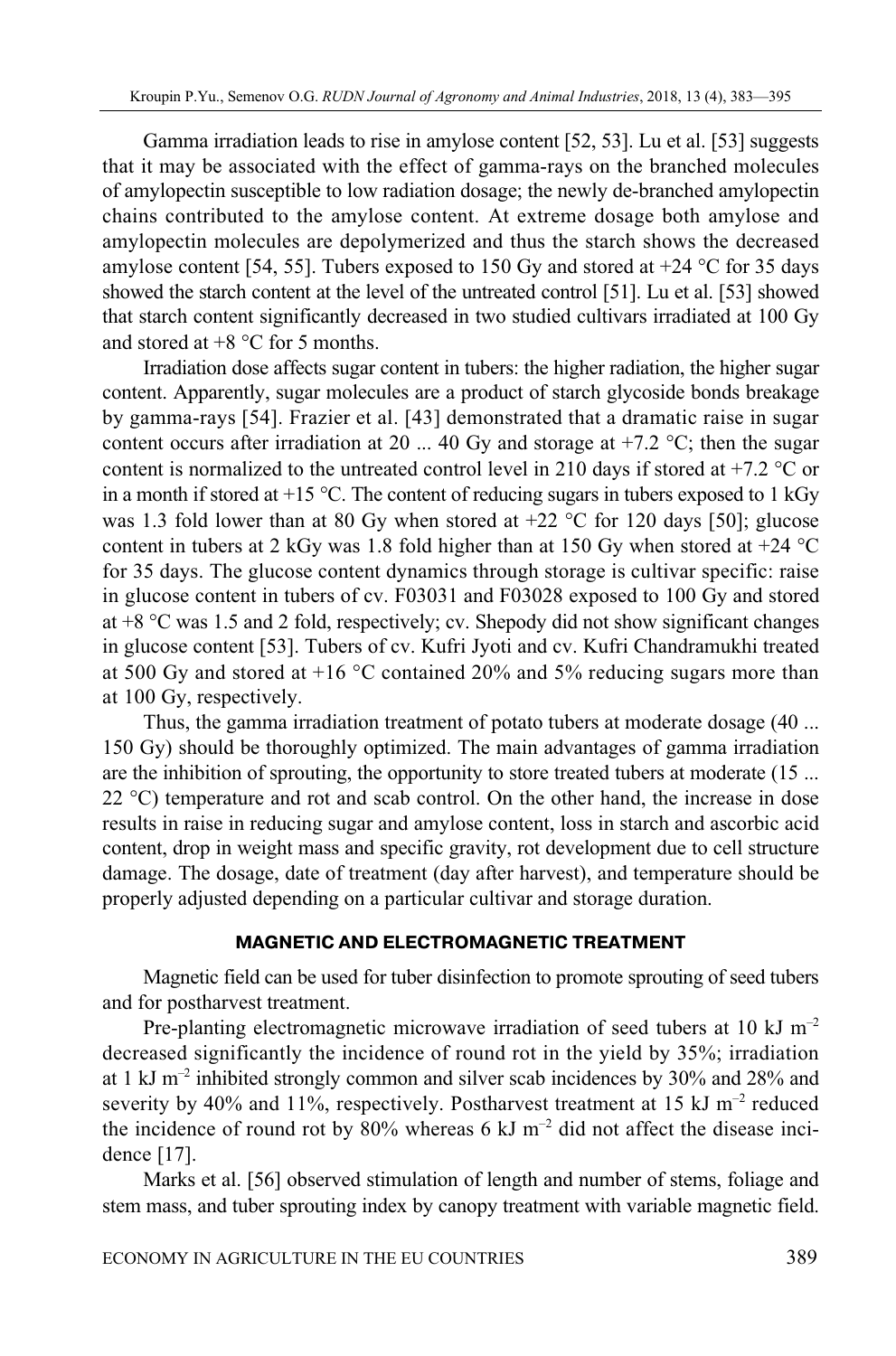Tikhonov et al. [17] found that small dosage of electromagnetic microwaves stimulated growth of sprouts that became more competitive to parasitic mycelium. Vasiliev et al. [57] showed the effect of electromagnetic microwave field on yield and starch content in tubers; the effect depended on the agricultural techniques used in the field experiments. The dosage of variable electromagnetic field affects the losses of tuber weight during storage at  $+25$  °C for 16 days: the losses at 6 ... 8 mTs did not exceed 20% whereas at higher doses they raised to 75% compared to 39% in the untreated control [58].

## **OTHER PHYSICAL TREATMENTS**

There are other perspective methods of potato tuber treatment studied in papers: helium plasma [59], treatment with modulated low-frequency electric field [60] and others.

## **CONCLUSIONS**

In conclusion, the following physical treatment approaches have been studied for the last 35 years: steam and hot water, ultraviolet (UV-C and continuous-wave UV) and gamma irradiation, magnetic field. High-temperature treatment with hot water or steam can be used mainly to control blackleg. Treatment with high frequency waves (microwaves, gamma and ultraviolet irradiation) is characterized by more complex effect on tuber: disinfection (especially blackleg, scab and rot), immunity enhancing/suppression, sprouting stimulation/suppression, changes/maintenance of biochemical compounds content. The crucial parameters for physical field treatment are the proper adjustment of the dosage, date and storage conditions. Too low dosage may be insufficient to suppress pathogens, while too high dosage may result in cell wall damage and starch degradation that leads to rots and losses. A special attention should be paid to the influence of treatment on tuber dormancy: sprout stimulation is required for pre-planting treatment while postharvest treatment should inhibit sprouting. Finally, since UV and gamma irradiation are cultivar specific, the treatment technology should be finely adjusted for each cultivar depending on the conditions of growing and storage.

## **ACKNOWLEDGMENT**

The work is financially supported in the frames of State Task of Federal Agency of Scientific Organization of Russia № 0574-2018-006.

## **REFERENCES**

- 1. Czajkowski R, Perombelon MC, van Veen JA, van der Wolf JM. Control of blackleg and tuber soft rot of potato caused by *Pectobacterium* and *Dickeya* species: a review. *Plant Pathology*. 2011; 60(6):999—1013. Available from: doi: 10.1111/j.1365-3059.2011.02470.x.
- 2. Mackay JM, Shipton PJ. Heat treatment of seed tubers for control of potato blackleg (*Erwinia carotovora* subsp. *atroseptica*) and other diseases. *Plant Pathology*. 1983; 32(4):385—393. Available from: doi: 10.1111/j.1365-3059.1983.tb02852.x.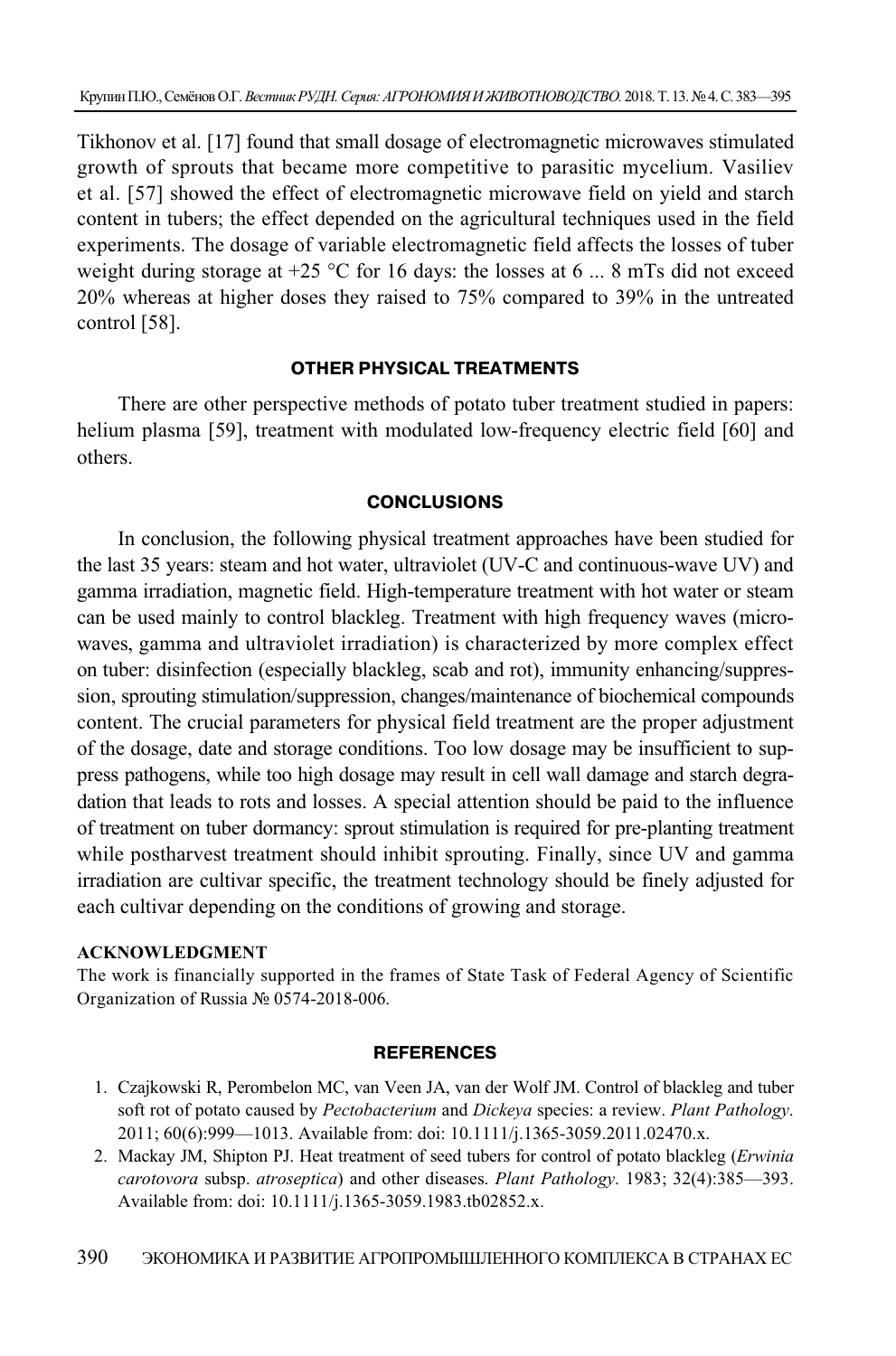- 3. Wale SJ, Robinson K. Evaluation of large scale hot water dipping and forced ventilation of seed potatoes to reduce tuber contamination with blackleg bacteria (*Erwinia* spp). In: *British Crop Protection Conference — Pests and Diseases*. Proceedings of a Conference Held at Brighton Metropole; 1986 Nov 17—20; Brighton, England. Brighton: BCPC Publications; 1986. p. 1137—1143.
- 4. Shirsat SG, Thomas P, Nair PM. Evaluation of treatments with hot water, chemicals and ventilated containers to reduce microbial spoilage in irradiated potatoes. *Potato Research*. 1991; 34:227—231. Available from: doi: 10.1007/BF02358046.
- 5. Pérombelon MCM, Burnett EM, Melvin JS, Black S. Preliminary studies on the control of potato blackleg by a hot water treatment of seed tubers. In: Tjamos EC, Beckman CH. (eds.) *Vascular Wilt Diseases of Plants*: *Basic Studies and Control.* Proceedings of the NATO Advanced Research Workshop on the Interaction of Genetic and Environmental Factors in the Development of Vascular Wilt Diseases; 1988; Athens, Greese. New York: Springer-Verlag; 1989. p. 557—566. Available from: doi: 10.1007/978-3-642-73166-2\_44.
- 6. Dashwood EP, Burnett EM, Perombelon MC. Effect of a continuous hot water treatment of potato tubers on seed-borne fungal pathogens. *Potato Research*. 1991; 34(1):71—78. Available from: doi: 10.1007/BF02358097.
- 7. Abbas A, Arif M, Ali A. Use of hot water-thermotherapy to free potato tubers of potato leaf roll virus (PLRV). *International Journal of Life Sciences Scientific Research*. 2016; 2(2):155—162.
- 8. Afek U, Orenstein J. Disinfecting potato tubers using steam treatments. *Canadian Journal of Plant Pathology*. 2002; 24(1):36—39. Available from: doi: 10.1080/07060660109506968.
- 9. Bartz JA, Kelman A. Effect of air-drying on soft rot potential of potato tubers inoculated by immersion in suspensions of *Erwinia carotovora*. *Plant disease*. 1985; 69:128—131. Available from: doi: 10.1094/PD-69-128.
- 10. Lavrova VV, Matveeva EM, Sysoeva MI. Short pre-sowing treatment of potato tubers with low temperature to suppress *Globodera rostochiensis* invasion. *Sel'skokhozyaistvennaya Biologiya [Agricultural Biology]*. 2014; (1):98—102. (In Russ). Available from: doi: 10.15389/agrobiology.2014.1.98eng.
- 11. Eremeev V, Lohmus A, Laaniste P, Joudu J, Talgre L, Lauringson E. The influence of thermal shock and pre-sprouting of seed potatoes on formation of some yield structure elements. *Acta Agriculturae Scandinavica, Section B — Plant Soil Science*. 2008; 58(1):35—42. Available from: doi: 10.1080/09064710601160243.
- 12. Sinha RP, Hader DP. UV-induced DNA damage and repair: a review. Photochemical and *Photobiological Sciences*. 2002; 1(4):225—236. Available from: doi: 10.1039/B201230H.
- 13. Rolfsmeier ML, Laughery MF, Haseltine CA. Repair of DNA Double-strand breaks following UV damage in three *Sulfolobus solfataricus* strains*. Journal of Bacteriology*. 2010; 192(19): 4954—4962. Available from: doi: 10.1128/JB.00667-10.
- 14. Epshtein V, Kamarthapu V, McGary K, Svetlov V, Ueberheide B, Proshkin S, et al. UvrD facilitates DNA repair by pulling RNA polymerase backwards. *Nature*. 2014; 505:372—377. Available from: doi: 10.1038/nature12928.
- 15. Cadet J, Grand A, Douki T. Solar UV radiation-induced DNA bipyrimidine photoproducts: formation and mechanistic insights. *Topics in Current Chemistry*. 2014; 356:249—275. Available from: doi: 10.1007/128\_2014\_553.
- 16. Neves-Petersen MT, Gajula GP, Petersen SB. UV light effects on proteins: from photochemistry to nanomedicine. In: Saha S. (ed.) *Molecular Photochemistry: Various Aspects*. London: IntechOpen; 2012. p. 125—158. Available from: doi: 10.5772/37947.
- 17. Tikhonov AV, Tsygvintsev PN, Tikhonov VN. The effect of gamma, UV and microwave radiation on potato tubers. In: Zhevora SV. (ed.) *Kartofelevodstvo*. Proceedings of scientificpractical conference "Modern Technologies of production, storage and processing of potato"; 2017; Lorch Potato Research Institute. Moscow: Lorch Potato Research Institute; 2017. p. 300— 306. (In Russ).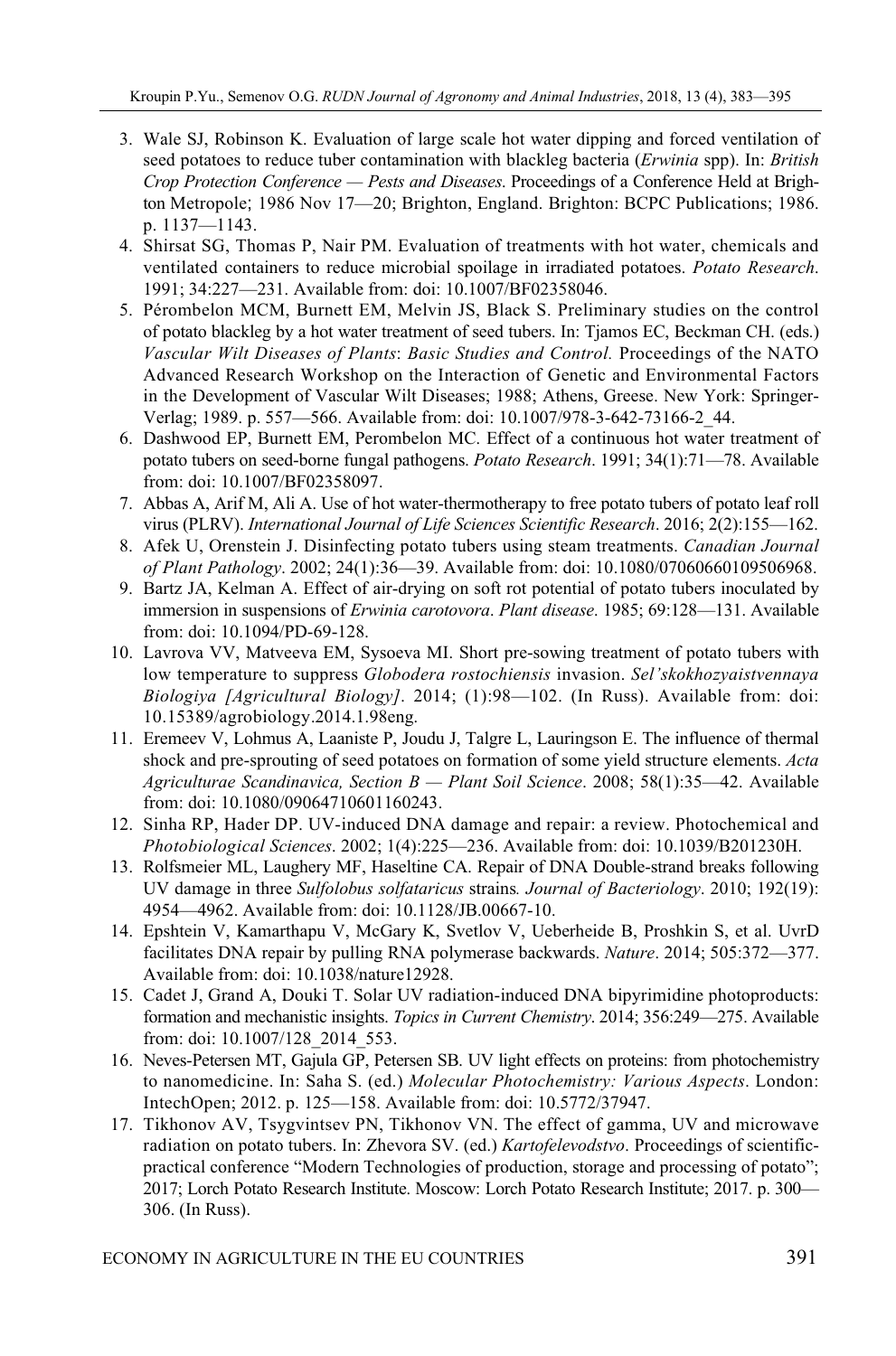- 18. Ranganna B, Kushalappa AC, Raghavan GSV. Ultraviolet irradiance to control dry rot and soft rot of potato in storage. *Canadian Journal of Plant Pathology*. 1997; 19(1):30—35. Available from: doi: 10.1080/07060669709500568.
- 19. Rocha AB, Honório SL, Messias CL, Otón M, Gómez PA. Effect of UV-C radiation and fluorescent light to control postharvest soft rot in potato seed tubers. *Scientia Horticulturae*. 2015; 181:174—181. Available from: doi: 10.1016/j.scienta.2014.10.045.
- 20. Sowokinos JR. Biochemical and molecular control of cold-induced sweetening in potatoes. *American Journal of Potato Research*. 2001; 78(3):221—236. Available from: doi: 10.1007/BF02883548.
- 21. Daniels-Lake BJ, Prange RK, Nowak J, Asiedu SK, Walsh JR. Sprout development and processing quality changes in potato tubers stored under ethylene: 1. Effects of ethylene concentration. *American Journal of Potato Research*. 2005; 82(5):389—397. Available from: doi: 10.1007/BF02871969.
- 22. Foukaraki SG, Cools K, Chope GA, Terry LA. Effect of the transition between ethylene and air storage on post-harvest quality in six UK-grown potato cultivars. *The Journal of Horticultural Science and Biotechnology*. 2014; 89(6):599—606. Available from: doi: 10.1080/14620316.2014.11513126.
- 23. Cools K, Alamar MDC, Terry LA. Controlling sprouting in potato tubers using ultraviolet-C irradiance. *Postharvest Biology and Technology*. 2014; 98:106—114. Available from: doi: 10.1016/j.postharvbio.2014.07.005.
- 24. Ranganna B. *Thermal treatments for short-term storage of potato (Solanum tuberosum L.)* [Dissertation]. Quebec: Department of Agricultural and Biosystems Engineering Macdonald Campus of McGill University; 1996.
- 25. Ranganna B, Kushalappa AC, Raghavan GSV. Ultraviolet irradiance to control dry rot and soft rot of potato in storage. *Canadian Journal of Plant Pathology*. 1997; 19(1):30—35. Available from: doi: 10.1080/07060669709500568.
- 26. Pristijono P, Bowyer MC, Scarlett CJ, Vuong QV, Stathopoulos CE, Golding JB. Effect of UV-C irradiation on sprouting of potatoes in storage. *Acta Horticulturae*. 2018; 1194:475—478. Available from: doi: 10.17660/ActaHortic.2018.1194.69.
- 27. Lin Q, Xie Y, Liu W, Zhang J, Cheng S, Xie X et al. UV-C treatment on physiological response of potato (*Solanum tuberosum* L.) during low temperature storage. *Journal of food science and technology*. 2017; 54(1):55—61. Available from: doi: 10.1007/s13197-016-2433-3.
- 28. Wang T, MacGregor SJ, Anderson JG, Woolsey GA. Pulsed ultra-violet inactivation spectrum of *Escherichia coli*. *Water Research*. 2005; 39(13):2921—2925. Available from: doi: 10.1016/j.watres.2005.04.067.
- 29. Bohrerova Z, Shemer H, Lantis R, Impellitteri CA, Linden KG. Comparative disinfection efficiency of pulsed and continuous-wave UV irradiation technologies. *Water Research*. 2008; 42(12):2975—2982. Available from: doi: 10.1016/j.watres.2008.04.001.
- 30. Gomez-Lopez VM, Ragaert P, Debevere J, Devlieghere F. Pulsed light for food decontamination: a review. *Trends in Food Science and Technology*. 2007; 18(9):464—473. Available from: doi: 10.1016/j.tifs.2007.03.010.
- 31. Ignat A, Manzocco L, Maifreni M, Bartolomeoli I, Nicoli MC. Surface decontamination of fresh-cut apple by pulsed light: Effects on structure, colour and sensory properties. *Postharvest Biology and Technology*. 2014; 91:122—127. Available from: doi: 10.1016/j.postharvbio.2014.01.005.
- 32. Levy C, Aubert X, Lacour B, Carlin F. Relevant factors affecting microbial surface decontamination by pulsed light. *International Journal of Food Microbiology*. 2012; 152(3):168—174. Available from: doi: 10.1016/j.ijfoodmicro.2011.08.022.
- 33. Turtoi M, Nicolau A. Intense light pulse treatment as alternative method for mould spores destruction on paper — polyethylene packaging material. *Journal of Food Engineering*. 2007; 83(1):47—53. Available from: doi: 10.1016/j.jfoodeng.2006.11.017.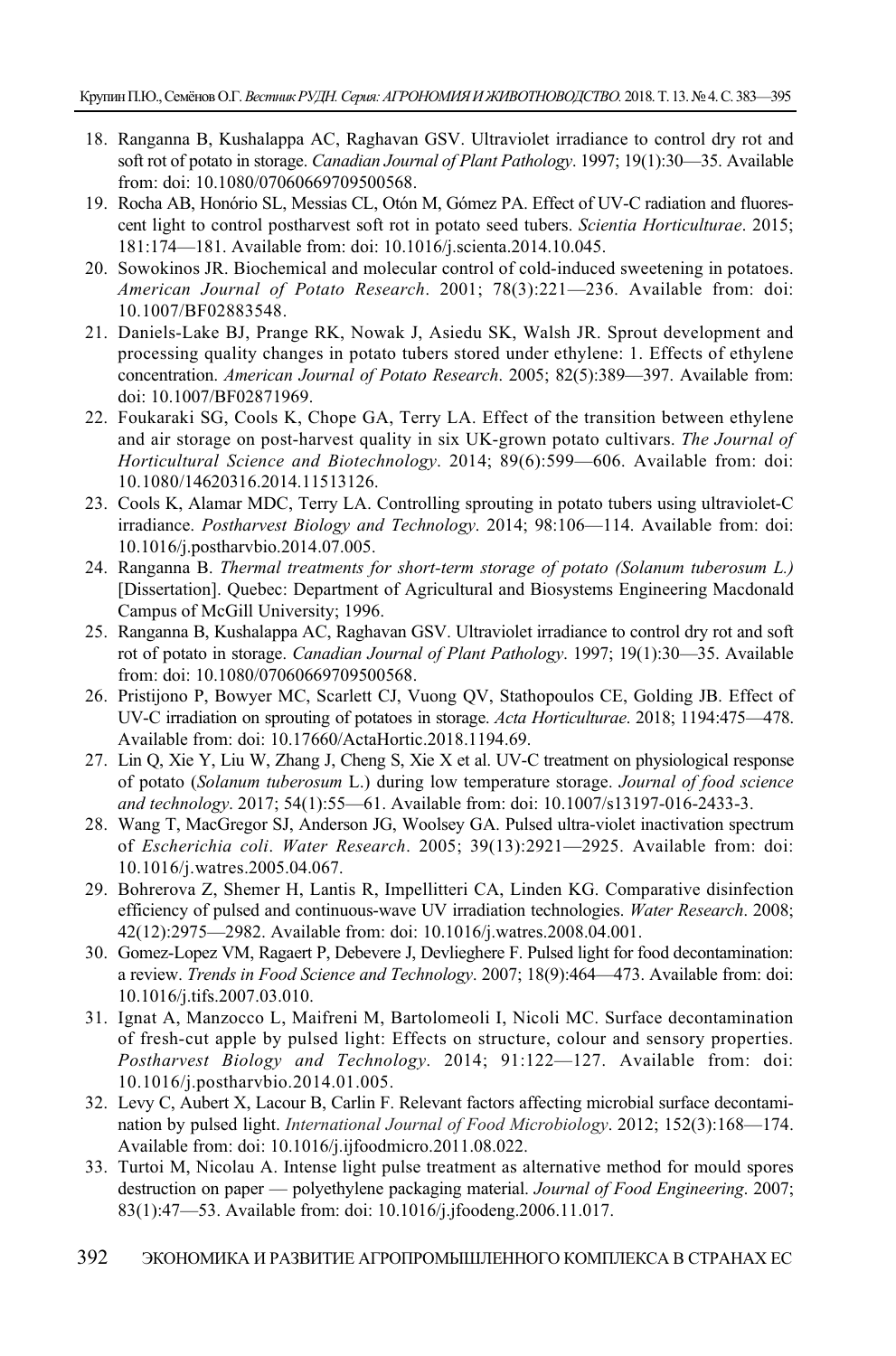- 34. Krupin PY, Yaremko AB, Panycheva YS, Tumashevich KA, Orynbaev AT, Mazurin ES, Divashuk MG. Approbation of a set of reagents to detect *Dickeya solani* for the quantitative assessment of DNA damage caused by the impulsed xenon lamp. *Izvestiya Timiryazevskoi Sel'skokhozyaistvennoi Akademii*. 2018; (2):34—47. (In Russ). Available from: doi: 10.26897/0021-342X-2018-2-34-48.
- 35. Krupin PY, Yaremko AB, Bazhenov MS, Kamrukov AS, Tumashevich KA, Bagrov VV, Panycheva YS, Mazurin ES, Divashuk MG. Comparison of the effect of ultraviolet radiation of a low-pressure mercury lamp and a pulsed xenon lamp on the genome and proteome of *Dickeya solani*. *Potato and Vegetables*. 2017; (10):26—29. (In Russ).
- 36. Krupin PY, Mazurin ES, Kamrukov AS, Yaremko AB, Tumashevich KA, Panycheva YS, Alekseev YI, Divashuk MG. The impact of ultraviolet radiation on pathogenesis of the black leg of potato agent *Dickeya solani. Plant Health. Research and Practice*. 2017; (4):36—40.
- 37. Bagrov VV, Ivashkin AB, Gelaev IA, Kamrukov AS, Tumashevich KA, Alekseev YI, Mazurin ES, Panycheva YS, Yaremko AB. Biocidal efficiency of ultraviolet radiation regarding the excitant of the potato blackened stem *Dickeya solani*. *International Journal of Green Pharmacy*. 2017;11(4):S882—S886. Available from: doi: 10.22377/ijgp.v11i04.1421.
- 38. Al-Safadi B, Ayyoubi Z, Jawdat D. The effect of gamma irradiation on potato microtuber production *in vitro*. *Plant Cell, Tissue and Organ Culture*. 2000; 61(3):183—187. Available from: doi: 10.1023/A:1006477224536.
- 39. Li HZ, Zhou WJ, Zhang ZJ, Gu HH, Takeuchi Y, Yoneyama K. Effect of γ-radiation on development, yield and quality of microtubers in vitro in *Solanum tuberosum* L. *Biologia Plantarum*. 2005; 49(4): 625—628. Available from: doi: 10.1007/s10535-005-0062-1.
- 40. Salomón D, González C, Castillo H, Varela N. Effect of gamma rays on the germination of botanical potato seed (*Solanum tuberosum* L.). *Cultivos Tropicales*. 2017; 38(1):89—91.
- 41. Tikhonov AV, Derevyagina MK, Vasilyeva SV, Zeiruk VN. Radiological methods for treatment of potato tubers in storage. *Zashchita katofelya*. 2015; (1):22—25. (In Russ).
- 42. Matsuura-Endo C, Ohara-Takada A, Chuda Y, Ono H, Yada H, Yoshida M, et al. Effects of storage temperature on the contents of sugars and free amino acids in tubers from different potato cultivars and acrylamide in chips. *Bioscience, Biotechnology, and Biochemistry*. 2006; 70(5):1173—1180. Available from: doi: 10.1271/bbb.70.1173.
- 43. Frazier MJ, Kleinkopf GE, Brey RR, Olsen NL. Potato sprout inhibition and tuber quality after treatment with high-energy ionizing radiation. *American Journal of Potato Research*. 2006; 83(1):31—39. Available from: doi: 10.1007/BF02869607.
- 44. Alimov AS, Bliznuk UA, Borschegovskaya PY, Elansky S, Chernyaev AP, Yurov DS. Germination inhibition of potato tubers under the influence of the electron beam with energy of 1 Mev. *Zashchita kartofelya*. 2015; (1):26—29. (In Russ).
- 45. Rezaee M, Almassi M, Majdabadi Farahani A, Minaei S, Khodadadi M. Potato sprout inhibition and tuber quality after post harvest treatment with gamma irradiation on different dates. *Journal of Agricultural Science and Technology*. 2011; 13(6):829—842. Available from: doi: 10.15406/hij.2017.01.00005.
- 46. Mahto R, Das M. Effect of  $\gamma$  irradiation on the physico-mechanical and chemical properties of potato (*Solanum tuberosum* L), cv. 'Kufri Chandramukhi' and 'Kufri Jyoti', during storage at 12 °C. *Radiation Physics and Chemistry*. 2015; 107:12—18. Available from: doi: 10.1016/j.radphyschem.2014.08.021.
- 47. Dhali K, Basak N, Bhattacharya S. Effect of gamma irradiation on potato (*Solanum tuberosu*m L.) tubers influencing post-harvest quality parameters. *Journal of Crop and Weed*. 2017; 13(2):129—135.
- 48. Avdyukhina VM, Bliznyuk UA, Borschegovskaya PY, Ilyushin AS, Levin IS, Studenikin FR, Chernyaev AP. Change of the kinetics of potato tuber sprouting after X-ray irradiation. *Uchenye zapiski fizicheskogo fakul'teta*. 2016; (3):163701. (In Russ).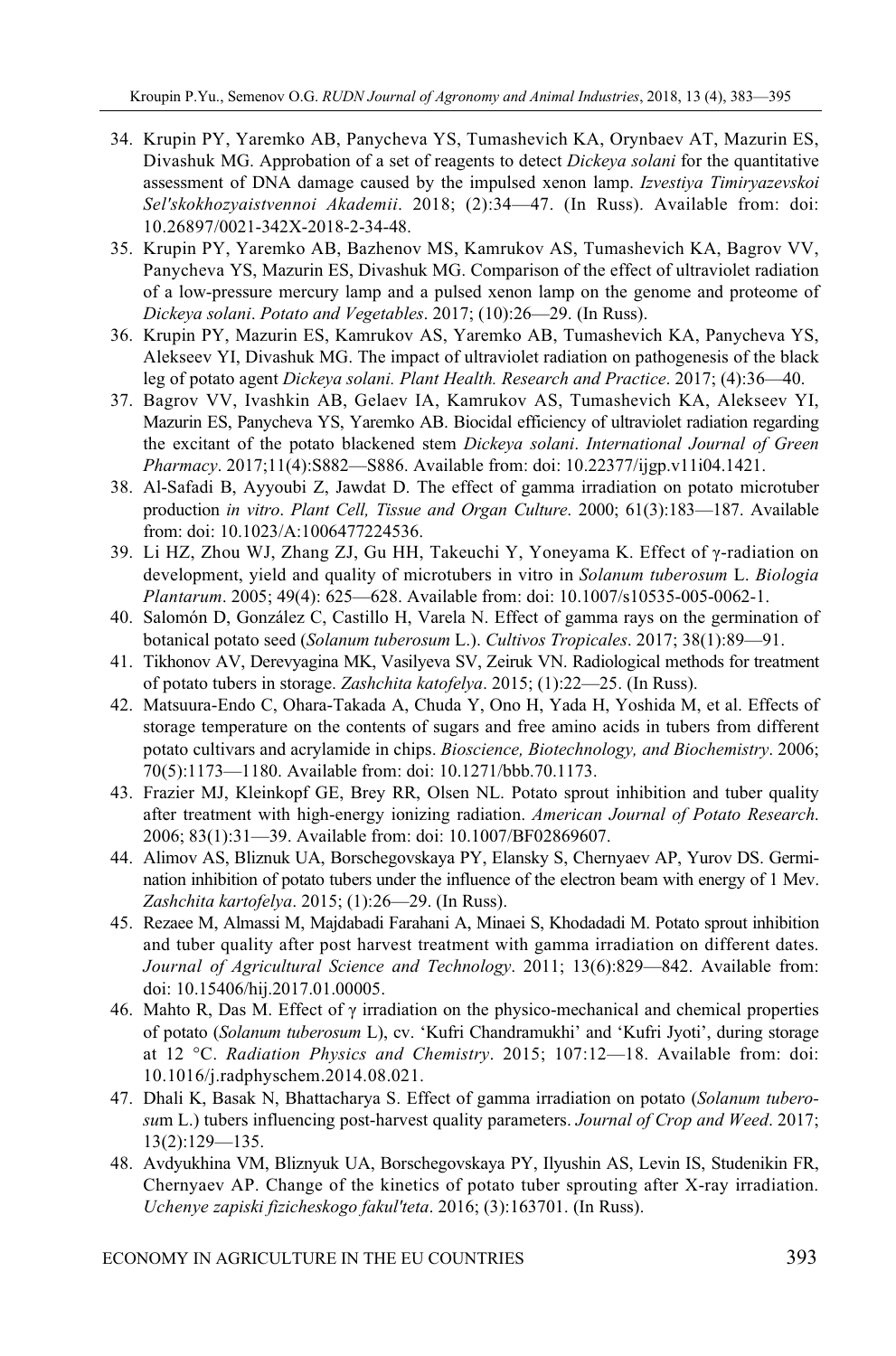- 49. Afify AEMM, El-Beltagi HS, Aly AA, El-Ansary AE. Antioxidant enzyme activities and lipid peroxidation as biomarker compounds for potato tuber stored by gamma radiation. *Asian Pacific Journal of Tropical Biomedicine*. 2012; 2(3):S1548—S1555. Available from: doi: 10.1016/S2221-1691(12)60451-1.
- 50. Mahto R, Das M. Effect of gamma irradiation on the physico-mechanical and chemical properties of potato (*Solanum tuberosum* L.), cv. 'Kufri Sindhuri', in non-refrigerated storage conditions. *Postharvest Biology and Technology* 2014; 92: 37—45. Available from: doi: 10.1016/j.postharvbio.2014.01.011
- 51. Soares IG, Silva EB, Amaral AJ, Machado EC, Silva JM. Physico-chemical and sensory evaluation of potato (*Solanum tuberosum* L.) after irradiation. *Anais da Academia Brasileira de Ciências*. 2016; 88(2):941—950. Available from: doi: 10.1590/0001-3765201620140617.
- 52. Ezekiel R, Rana G, Singh N, Singh S. Physicochemical, thermal and pasting properties of starch separated from γ-irradiated and stored potatoes. *Food Chemistry*. 2007; 105(4):1420—1429. Available from: doi: 10.1016/j.foodchem.2007.05.018.
- 53. Lu ZH, Donner E, Yada RY, Liu Q. Impact of γ-irradiation, CIPC treatment, and storage conditions on physicochemical and nutritional properties of potato starches. *Food Chemistry*. 2012; 133(4):1188—1195. Available from: doi: 10.1016/j.foodchem.2011.07.028.
- 54. Yu Y, Wang J. Effect of  $\gamma$  ray irradiation on starch granule structure and physicochemical properties of rice. *Food Research International*. 2007; 40(2):297—303. Available from: doi: 10.1016/j.foodres.2006.03.001.
- 55. Chung HJ, Liu Q. Molecular structure and physicochemical properties of potato and bean starches as affected by gamma-irradiation. *International Journal of Biological Macromolecules*. 2010; 47(2):214—222. Available from: doi: 10.1016/j.ijbiomac.2010.04.019.
- 56. Marks N, Szecówka PS. Impact of variable magnetic field stimulation on growth of aboveground parts of potato plants. *International Agrophysics*. 2010; 24:165—170.
- 57. Vasilev AA, Polevik ND, Gordeev OV. The efficiency of pre-planting treatment of potato by electromagnetic field. *Agro-food policy in Russia*. 2015; (4):39—43. (In Russ).
- 58. Lysakov AA. Electromagnetic similarity of magnetic processing of potatoes. *Agricultural Bulletin of Stavropol Region*. 2015; (4):46—50. (In Russ).
- 59. Gordeev YA, Makarov NB. Preplant irradiation of potato tubers by low-temperature helium plasma. *Plodorodie*. 2009; (6):18—19. (In Russ).
- 60. Statsyuk NV, Kuznetsova MA, Rogozhin AN, Filippov AV. Pre-planting treatment with modulated pulse electric field as a tool to increase the productive potential of potato. *Biotika*. 2015; (3):10—12. (In Russ).

#### **INFORMATION ABOUT AUTHORS**

*Kroupin Pavel Yuryevich* — Candidate of Biological Sciences, Senior Researcher, Laboratory of Plant Pathogen Diagnostics, Russian Research Institute of Agricultural Biotechnology; Center of Molecular Biotechnology, Russian State Agrarian University-Moscow Timiryazev Agricultural Academy; e-mail: pavel-krupin@yandex.ru

ORCID https://orcidorg/0000-0001-6858-3941 eLibrary SPIN-code 3228-1320

*Semenov Oleg Grigor'evich* — Candidate of Biological Sciences, Professor, Department of Technosphere Safety, Agrarian-Technological Institute, RUDN University; e-mail: semenov og@rudn.university eLibrary SPIN-code 4817-6577

#### **For citation:**

Kroupin PY, Semenov OG. Physical methods of pre-planting and postharvest treatment of potato: a review. *RUDN Journal of Agronomy and Animal Industries*, 2018, 13 (4), 383—395. doi: 10.22363/2312-797X-2018-13-4-383-395.